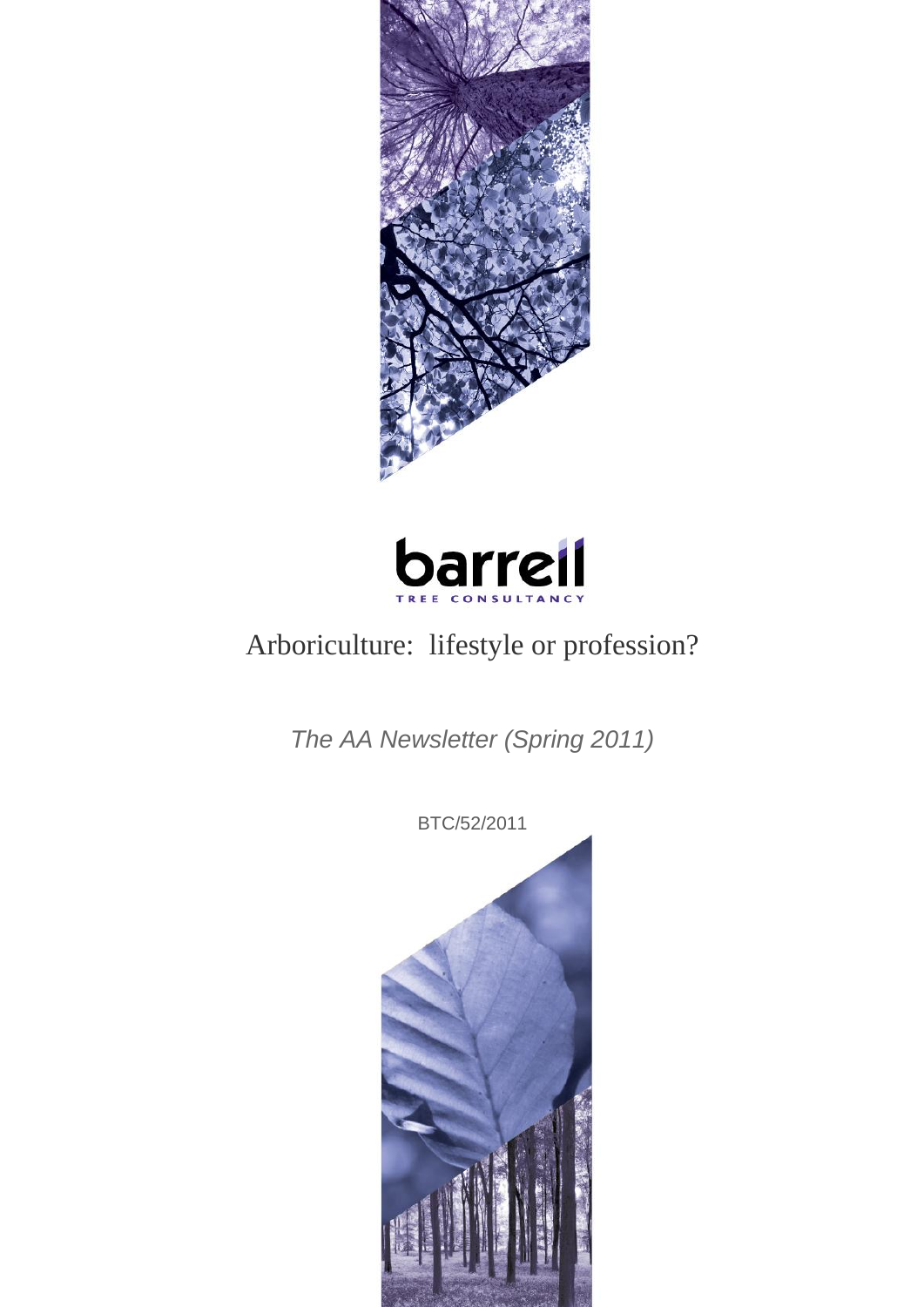



In this first article of a four-part series on professionalism, Jeremy Barrell explores the prospects for a fulfilling consultancy career in arboriculture. At first glance, one could be forgiven for thinking that the outlook is not good, in fact quite grim, but peel away the superficial distractions and Jeremy believes the future is full of promise. Trees are in the ascendancy and for the arboriculturists who have the skills and experience to deliver their benefits, a new age of respect and recognition is emerging.

#### Arboricultural career prospects

From many external viewpoints, arboriculture as a profession must look a mess: a bunch of tree enthusiasts struggling to make it in a professional world, with very little hope of succeeding! The evidence is there for all to see: in three of the last five court cases involving tree failures, judges criticised tree experts for not understanding and observing the rules of the court; written reports in the professional arena regularly fail to meet even basic standards of grammar and presentation; a splintered professional leadership seems unable to collectively lobby on matters of importance; and gifted individuals are unable to express themselves within a functioning professional framework. For those trying to map out a career with trees, having to negotiate so many obstacles to attain professional security is a daunting prospect indeed. So, is there a future in

trees, will there ever be professional stability and does arboriculture have any hope of offering a rewarding career that can compete with all the other options?

### Climate change is focusing attention on trees and tree managers

In a broader context, we should never forget the appalling damage the banking profession inflicted on each of us individually and collectively as a nation, but the economic pain we are currently experiencing is likely to be nothing more than a short-term distraction compared to the trauma to come. Climate change will dominate future decision-making and the pressure to move our lives onto a sustainable footing will be intense, although seemingly distant right now. The Climate Change Act 2008 legally binds us all to achieving massive reductions in carbon generation, aiming to avert the most extreme predictions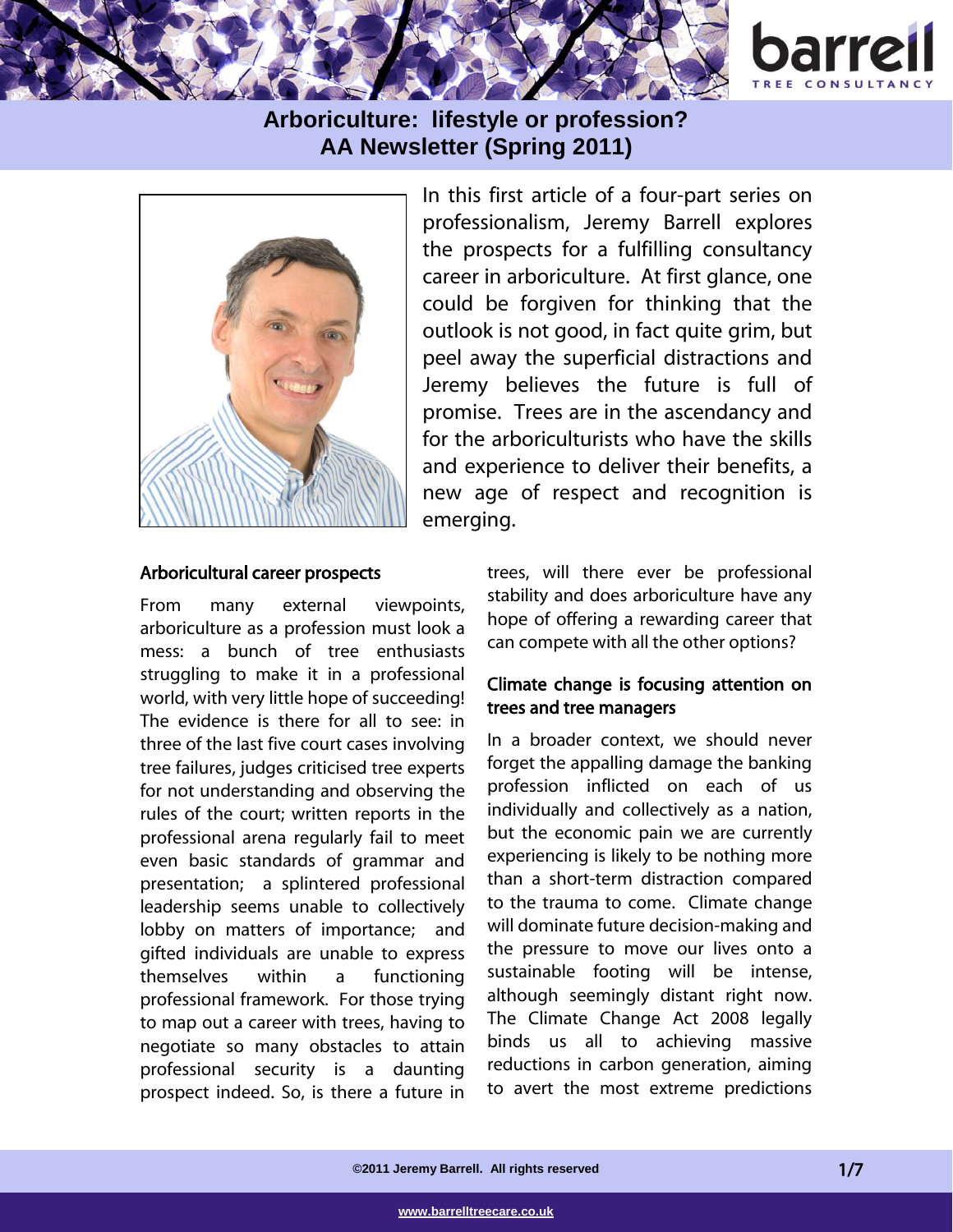

through mitigation plans and to reduce the physical impact on our population through adaptation measures. While we still struggle to come to grips with our economic despair, in the background, climate change is relentlessly pushing our fragile lifestyle to the brink of collapse.

Although environmental catastrophe is undoubtedly close, we are not quite at the point of no return yet. Indeed, trees provide a great opportunity to tip the balance back in our favour and, as tree managers, arboriculturists can have an important role in pulling humanity back from the precipice. Increasing canopy cover where we live and work has tremendous potential to make life more comfortable during the expected weather extremes. Climate adaptation holds a strong and vibrant future for us because tree benefits are numerous, the public has an instinctive affinity towards trees and we have the management expertise to deliver green relief when it will be most needed. No other professionals can do this; that is why arboriculturists matter and why there is a great future for professional arboriculture.

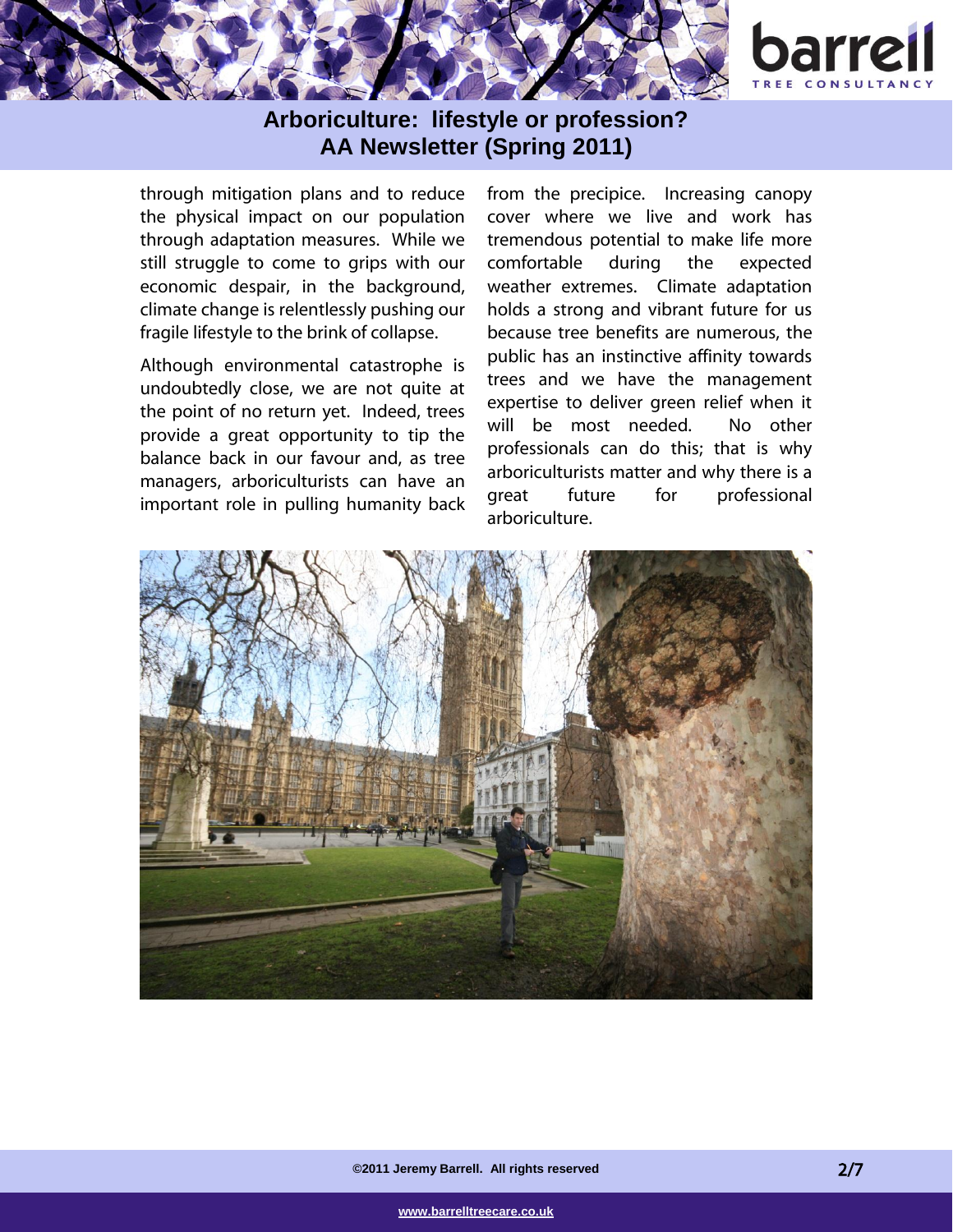

### Where arboriculture is and where it needs to be

In general terms, the arboricultural industry consists of the people who do the physical work to trees and the supporting administrative infrastructure, i.e. the contractors who plant, prune and fell, and the suppliers who provide the equipment to service that work. It is well established, with a competent workforce and efficient procedures and processes, which is to be expected because it has been developing for the last 30–40 years. By comparison, the arboricultural profession, i.e. the people and infrastructure providing tree advice, is in its infancy, with only 10–20 years of any significant development. Unlike established professions, such as accountancy or surveying, which have tried and tested documentation and protocols, arboriculture is still working out the best way to function, with a rapidly evolving professional practice framework.

More specifically, the majority of the people in the arboricultural profession (part-time consultants, full-time consultants and tree officers) have a predominantly practical background, mostly having moved up from the tree industry. This wealth of practical experience means our people have the knowledge to know what to advise, but a poorly developed professional practice framework is not assisting them with the delivery of that advice at the professional level. In short, arboriculture has an abundance of practical skills and knowledge, which are essential prerequisites for providing competent management. However, the mechanisms for delivering that advice in a professional manner are lacking, which is why I opened with the rather disappointing list in the first paragraph. Clearly, there is still some way to go on matters of ethical standards, reporting and expert practice before arboriculture can be considered an effectively functioning profession.

In all fairness, establishing and administering the overall professional practice framework is very much down to organisations, whose capacity to serve will be limited by membership numbers. Compared to larger professions such as surveying, whose professional body, RICS (the Royal Institution of Chartered Surveyors), has over 20,000 members worldwide, arboriculture cannot even begin to offer a comparable professional support service. However, there is no reason why individuals within any profession cannot practise at a similar level; indeed, it is a professional responsibility to do so. Arboriculture is no exception and size cannot be a sustainable excuse for poor professional practice. High standards of ethics and working practice are essential; there are plenty of other professional institutions to use as benchmarks and all arboriculturists hoping to practice as professionals must step up to meet these basic requirements.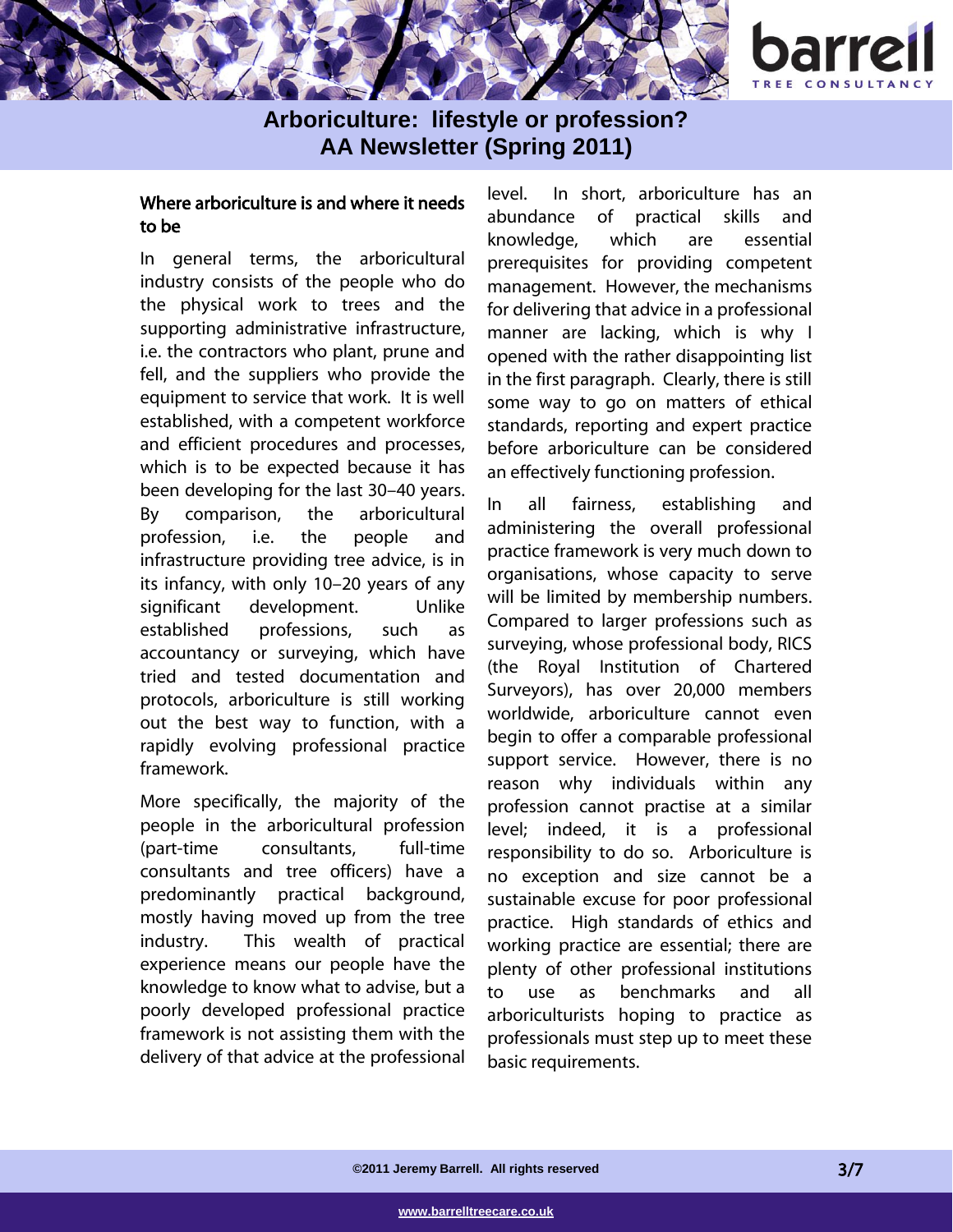

### Badges of professional competence

Whether you are doing contracting work and thinking about consultancy, a tree officer facing redundancy or just wanting to move on, an existing consultant with hopes of moving up the ladder or a migrant from another discipline considering a career in trees, the questions are always the same. Can this be a fulfilling career, do you have the skills to succeed, what do you need to do, how do you find help and how do you progress as quickly as possible? If you have professional ambitions and are not sure what to do next, there are three main routes to enhance your credentials (see 'Badges of competence' panel). Each is time consuming and requires a high level of professional experience, but all have their own unique set of benefits when completed.



In the most recent two-day consultancy workshop, 18 of the 19 delegates rated the lead presenters and the supporting documentation as either good or very good, suggesting that this is a useful pre-requisite to a formal application.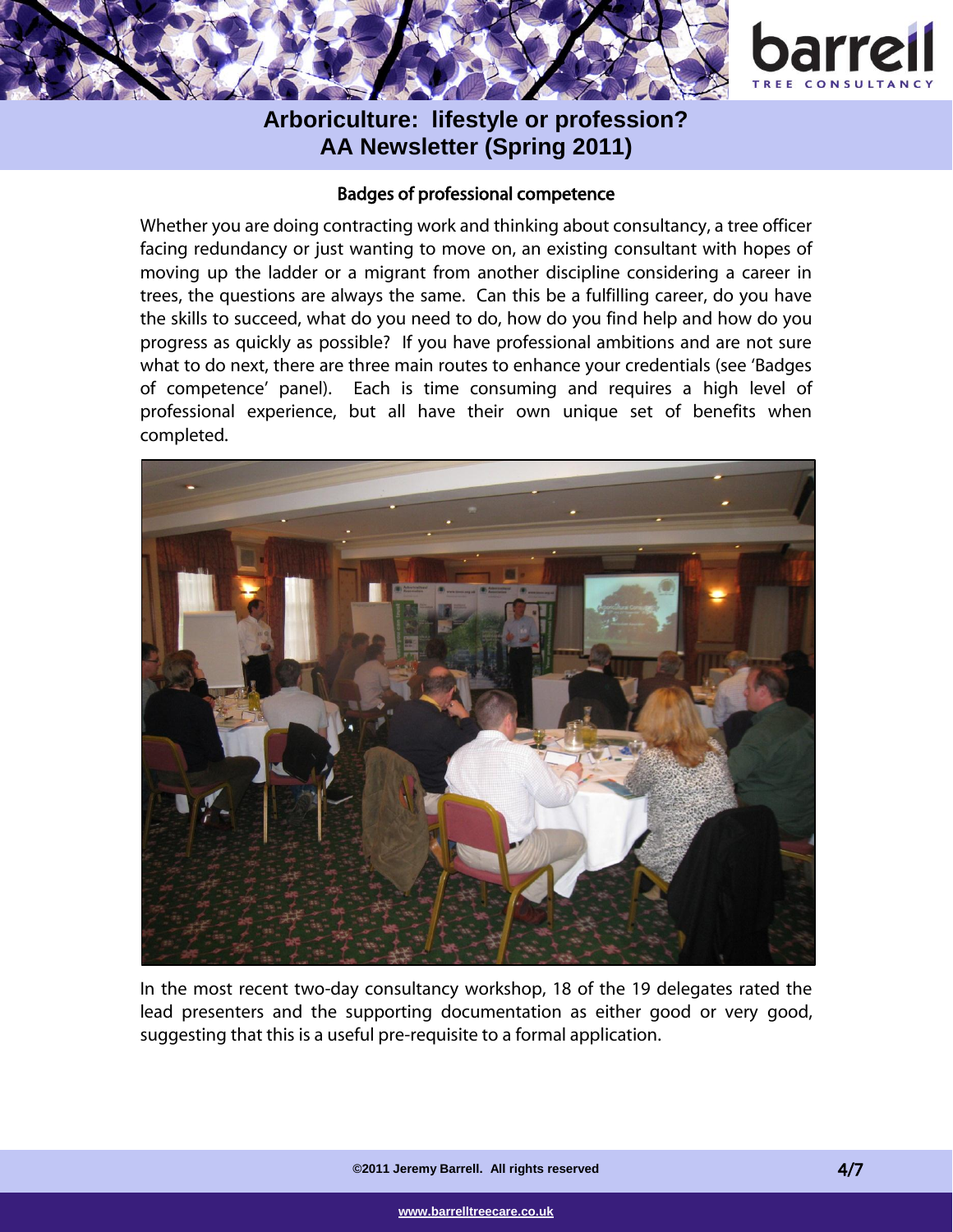





Arboricultural Association (AA) Registered Consultant: The AA Registered Consultant scheme is a rigorous test of an individual's consultancy skills and achievements against a very high standard. Candidates have to submit a variety of formal reports covering a full range of consultancy matters, from development site management through to working as an expert witness. If these meet satisfactory standards of presentation and content, the candidate is asked to interview. This lasts about two hours and is intended to test the candidate's ethical competence as well as the obvious requirements

to write and communicate at the highest professional level. It is an extremely tough and challenging process, and is certainly not for the faint-hearted, but is the ultimate achievement for any aspiring consultant. In support of prospective candidates, the AA runs a two-day consultancy workshop on the essentials of report writing, business management and professional practice [\(www.trees.org.uk/training-events/Training\)](http://www.trees.org.uk/training-events/Training).



The Institute of Chartered Foresters (ICF) route to chartered status: Chartered status has the benefit of being internationally recognised across all professions as a standard measure of professional achievement. The ICF [\(www.charteredforesters.org\)](http://www.charteredforesters.org/) administers the process and has made significant progress in the

last decade to improve the accessibility for arboriculturists. Entry is at Associate level where a member undertakes a two-year period of recorded work, followed by a written submission and interview. Associates are expected to become chartered within 15 years. Senior practitioners who can demonstrate their seniority can also apply directly. If successful, their experience and understanding of professional practice are explored at interview. Successful applicants can choose between the Chartered Forester or Chartered Arboriculturist designation, each conferring the same status. During the last five years there has been a steady flow of arboriculturists into the ICF, with 11 new arboricultural members making the grade in 2010. Once chartered, a member is known as a Professional Member (MICFor), with the option to apply to progress up to Fellow (FICFor) after 5 years of membership (with at least 10 years of professional experience), making it a comprehensive and important consultancy achievement. A significant benefit of being chartered through ICF is that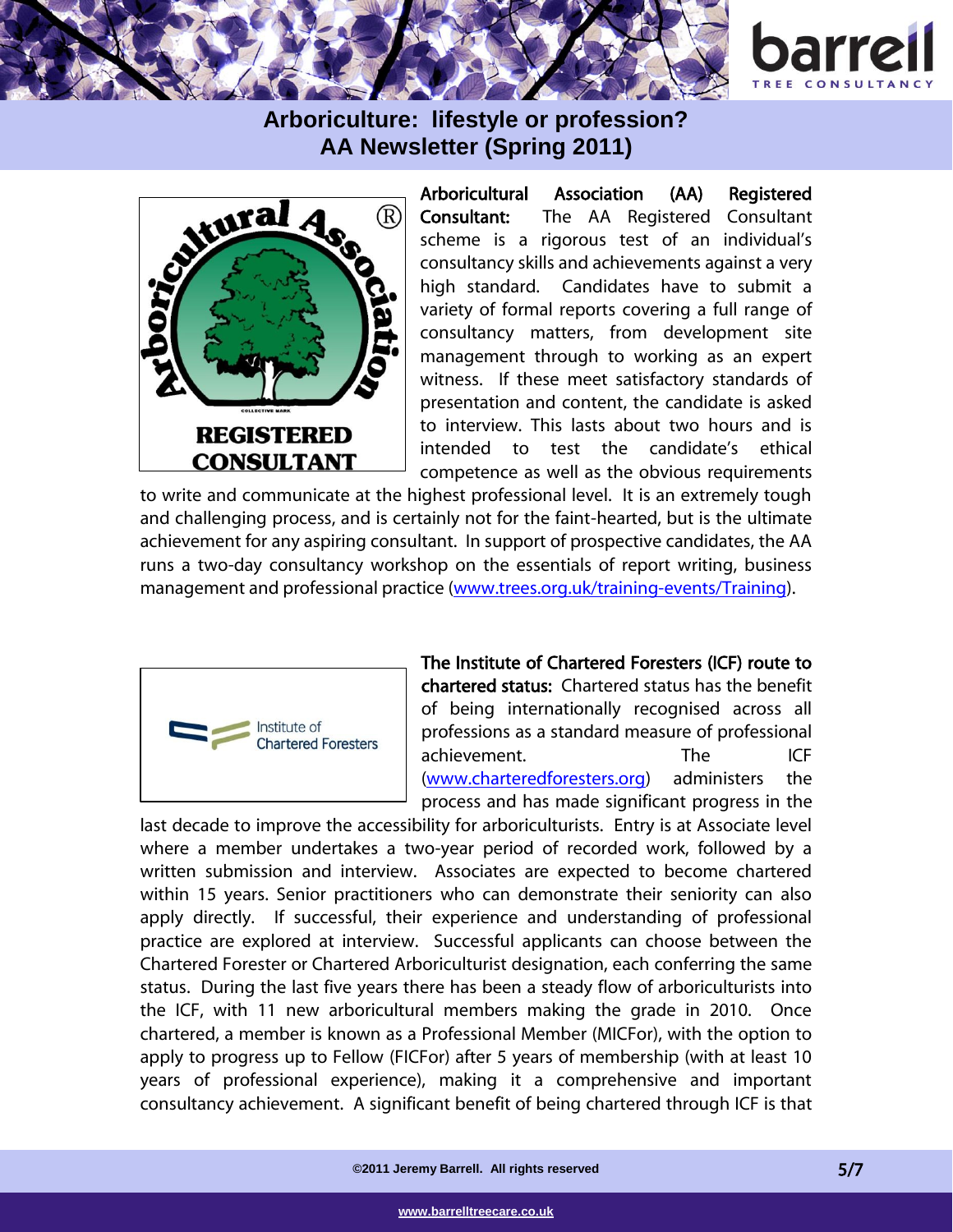

it provides an opportunity to join RICS [\(www.rics.org\)](http://www.rics.org/) at the equivalent grade through the Senior Professional Route, gaining access to its extensive professional support infrastructure.



The American Society of Consulting Arborist (ASCA) Registered Consulting Arborist (RCA): Although this is an American organisation, the ethics and principles of professional practice are similar around the world, making the RCA designation of relevance to arborists in the UK. To

begin the process, it is compulsory to attend an ASCA Academy [\(www.asca](http://www.asca-consultants.org/)[consultants.org,](http://www.asca-consultants.org/) run annually in February at a different US location each time. During four days of intense interactive training, there is a focus on report-writing skills and ethics, culminating in a 2.5-hour, 100-question, multiple-choice exam, where delegates have to achieve a 70% pass mark to successfully graduate. This gains entry to the next phase, which is a succession of writing assignments, where candidates are sent a consultancy scenario and have to write their own report. This is independently marked against a published set of criteria, with a pass mark of 75%. Two passed assignments later and the candidate moves on to the final phase, which is the submission of one of their own reports for the same marking process. Passing all the stages gains access to the US consulting elite, which is no mean feat in terms of time, effort and money, especially if you are UK-based!

The AA Registered Consultant is the toughest route in every aspect and only the best progress, so prospective candidates need to brace themselves for a rough ride. The ICF route is similar, with demanding written submissions and a probing interview, plus the bonus of international and cross-profession recognition. The ASCA process is different; there is a strong focus on ethics at the Academy and then on writing to a prescribed template for the report submissions. It is not formally recognised in the UK, but it is equally demanding and stands at the same level as the ICF and AA options. If full-time consultancy is your aspiration, then any one of these is a great start, two begins to set you apart and all three is about as good as it gets.